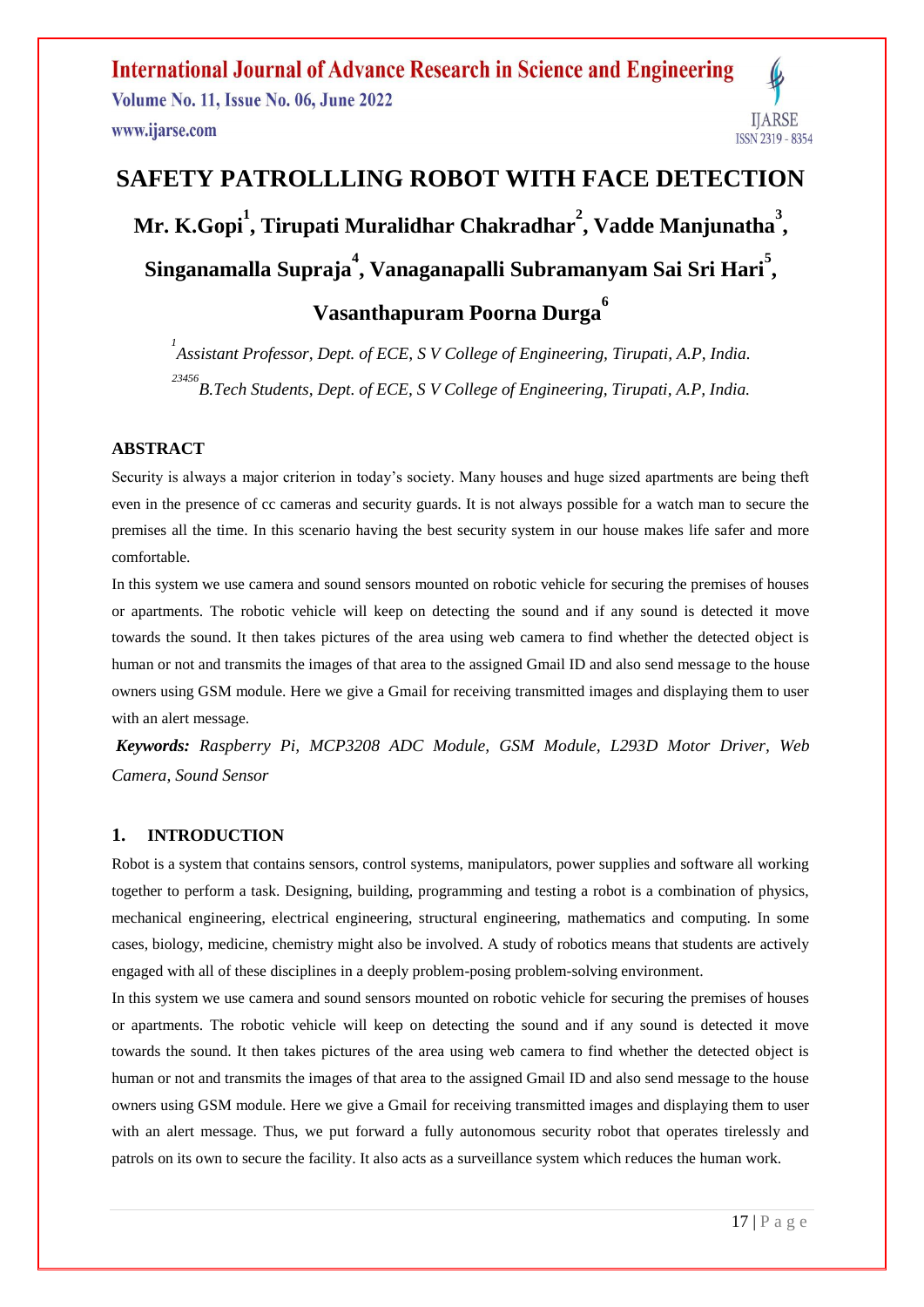## **International Journal of Advance Research in Science and Engineering**

**Volume No. 11, Issue No. 06, June 2022** 

www.ijarse.com

#### **2. LITERATURE REVIEW**

The problem of the surveillance and the security of indoor environments is addressed through the development of an autonomous surveillance vehicle (ASV). The ASV has been designed to perform, in addition to the classical robotic tasks (e.g., navigation and obstacle avoiding), the tracking of objects (e.g., persons) moving in indoor environment we introduce a new security mechanism to safeguard women during abnormal activities.[1]. In another approach, New security mechanism has been proposed based on the patrolling robot using the Raspberry Pi. Here night vision camera can be used for securing any premises. To improve the accuracy of the classifier, various machine learning models are used [2]. In alternate approach, the use of data mining techniques, clustering and classification for effective investigation of crimes. Further the paper aims to identify suspects by analyzing existing evidences in situations where any witness or forensic clues are not present [3].

In another approach we study uses regression as well as visualization for analyzing the crime patterns over the previously mentioned years and helps predict the possible age group to target with the awareness drives, the frequency of different crimes in different states and thus, evaluate the effectiveness of the current security measures in all the states of the country. The knowledge gained from these then can be given to the police and the various crime agencies to help them take better decisions regarding prevention of crimes against women in India [4].

In alternate approach, one can introduce a new safety mechanism to shield women for the duration of strange activities. New protection mechanism has been proposed primarily based on the patrolling robot the usage of the raspberry pi. Here night time vision digicam may be used for securing any premises. To enhance the accuracy of the classifier, various system getting to know fashions are used. On this undertaking one can are designing the robot vehicle which moves at unique route and is equipped with digicam and sound sensors. It stops at unique factors and actions to subsequent points if sound is detected. The machine makes use of ir based totally path following gadget for patrolling assigned place. It monitors each section to detect any trouble the usage of combination of 2 hd cameras. It has the ability to reveal sound inside the premises. Robot hears any sound after area is quite and it starts off evolved transferring toward the sound on its redefined path. It then scans the area using its camera to come across any human faces detected. It captures and starts off evolved transmitting the images of the situation right now to the IOT internet site [5]. We develop an Automatic Face Analysis (AFA) system to analyze facial expressions based on both permanent facial features (brows, eyes, mouth) and transient facial features (deepening of facial furrows) in a nearly frontal-view face image sequence. The AFA system recognizes fine-grained changes in facial expression into action units (AUs) of the Facial Action Coding System (FACS), instead of a few prototypic expressions. Multistate face and facial component models are proposed for tracking and modeling the various facial features, including lips, eyes, brows, cheeks, and furrows. During tracking, detailed parametric descriptions of the facial features are extracted. With these parameters as the inputs, a group of action units (neutral expression, six upper face AUs and 10 lower face AUs) are recognized whether they occur alone or in combinations. The system has achieved average recognition rates of 96.4 percent (95.4 percent if neutral expressions are excluded) for upper face AUs and 96.7 percent (95.6 percent with neutral expressions excluded) for lower face AUs [6].

**IJARSE** 

ISSN 2319 - 8354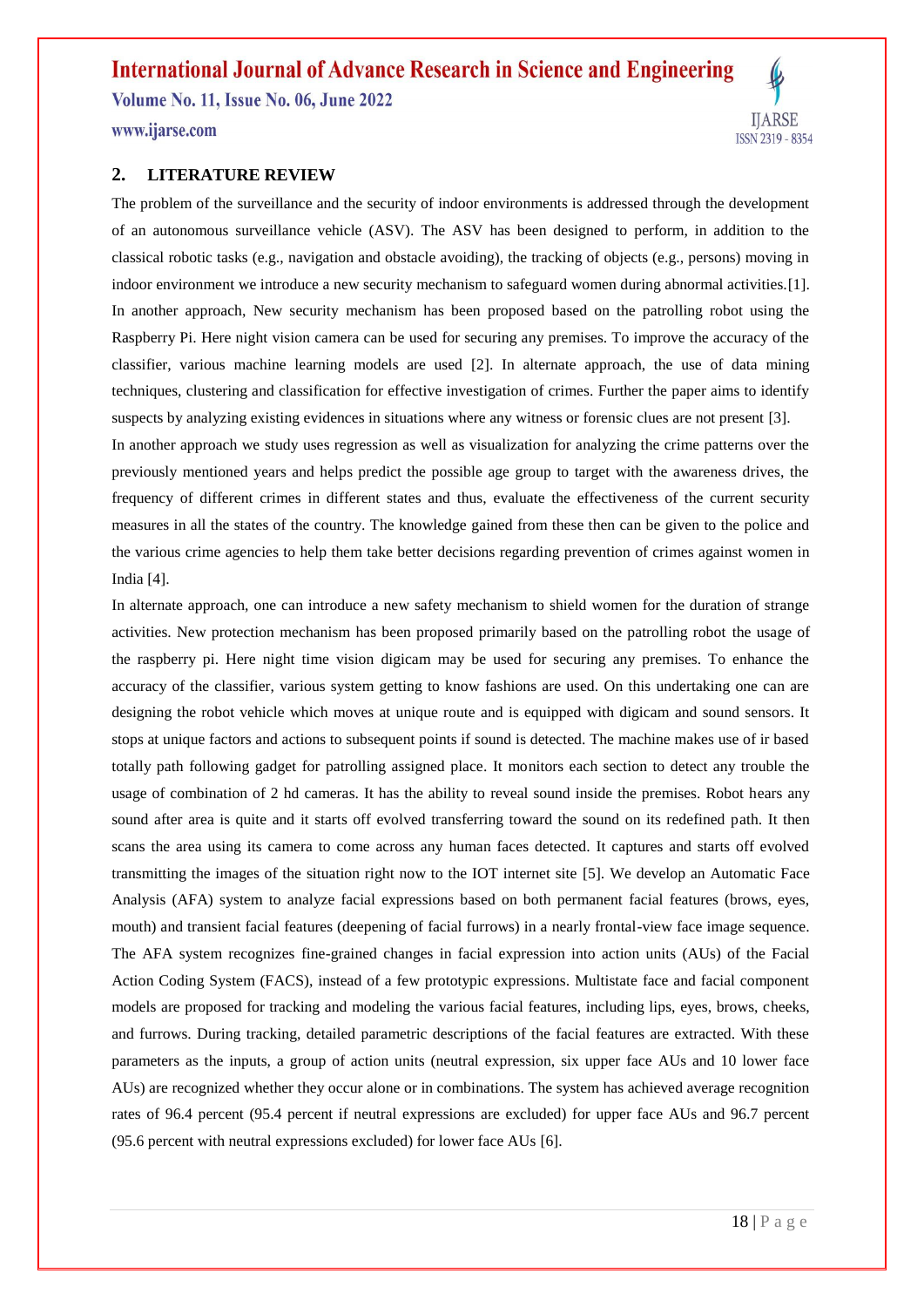# **International Journal of Advance Research in Science and Engineering**

**Volume No. 11, Issue No. 06, June 2022** 

www.ijarse.com

#### **3. EXISTING SYSTEM**

 Existing method is an application-based prototype. It is interfaced with GPS, GSM and a spy camera. The user must register the emergency numbers. This is an android app.

 Since it is a mobile phone if the phone is lost or thrown away by the opposite person, we cannot provide security and the problem is not solved.

 There are CC cameras in apartments and large sized houses. But there should be a person to constantly monitor the cameras.

#### **DISADVANTAGES OF EXISTING SYSTEM:**

- Constant human involvement
- Phone might get lost or app data can be deleted.

#### **4. PROPOSED SYSTEM**

In this paper we are using web camera, GSM with raspberry pi. The robot will moves based on sound detection and it will detect the faces using camera. We will store the faces of known persons in the memory. If the face matched nothing will happen and it will move based on sound. If the person face is not in the data base then it will capture the image and will send to mail of the authorized person. Message alerts will be given using GSM.



#### **Fig 4.1 Block Diagram of Proposed System**

#### **ADVANTAGES OF PROPOSED SYSTEM:**

- Not necessary of human involvement.
- Not required to store the data as it instantly sends the photo to respective email ID
- The core of the robot will be safe and if any damage occurs that damaged parts can be restored easily.
- It can be further upgraded with high quality cameras and sound sensors for more efficient working.

### **5. METHODS OR TECHNIQUES USED**

Here we use Raspberry Pi as central processor that controls the whole process. For coding the Raspberry pi

IJARSE

ISSN 2319 - 8354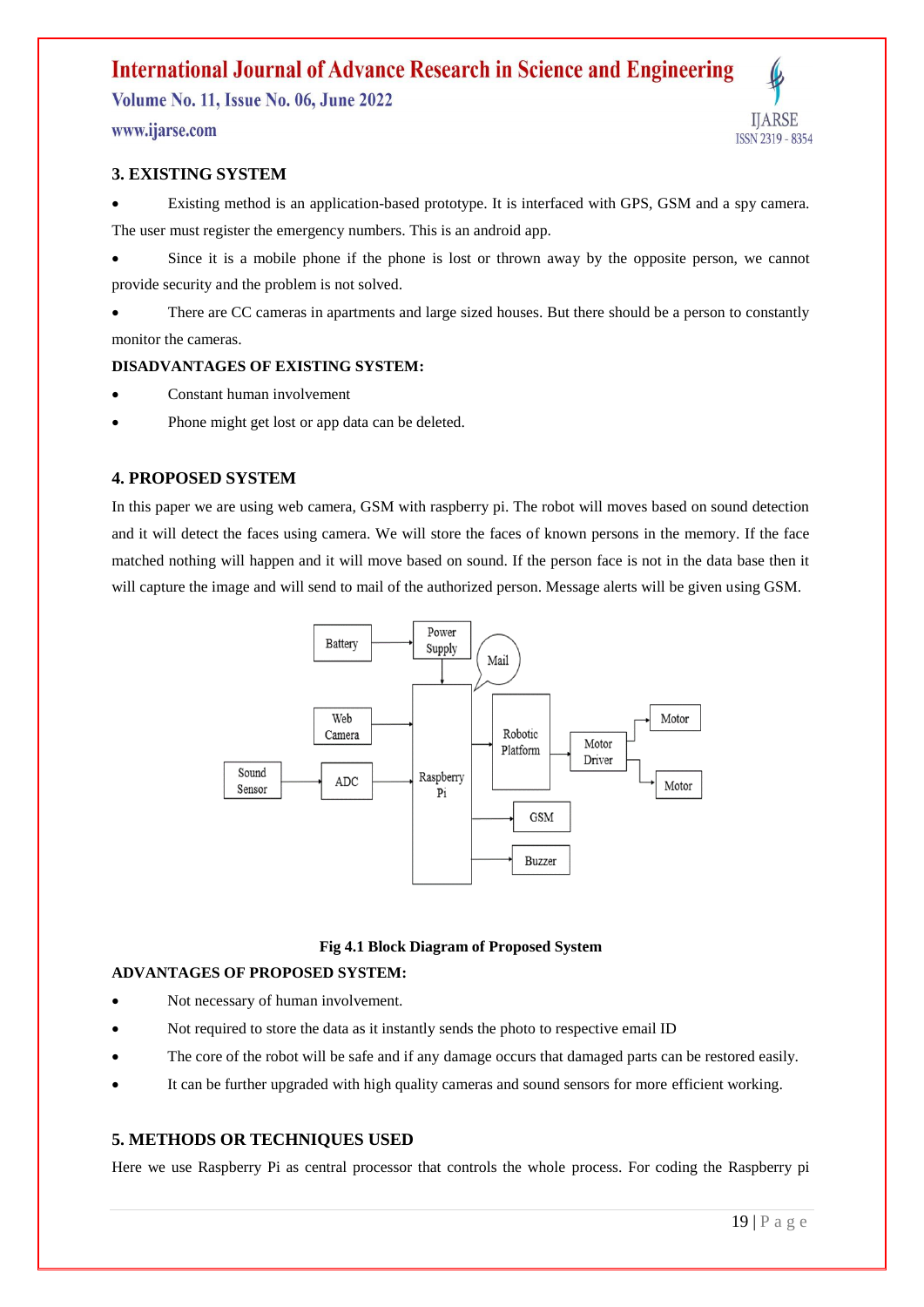# **International Journal of Advance Research in Science and Engineering** Volume No. 11, Issue No. 06, June 2022 www.ijarse.com



microcontroller, we use python programming language. To connect Raspberry pi to our local system and internet we use Advanced IP Scanner and VNC Viewer. First the sound sensor detects the sound and send it to ADC module where the analog signal is converted to digital signal and send it to raspberry pi. Then the camera captures the unknown image of the person and send it to email and alerts with a message using GSM.

#### **6. RESULT**



**Fig. 6.1 Top side view of Robot** Fig. 6.2 Bottom view of Robot











Unknown image is captured by the camera and a message is sent to the owner or any person whose phone number is provided in the GSM module as shown in the above results. As shown in the above results, an email is sent to the corresponding person of the authority in the house with the image of the intruder or any other unknown person.

### **7. CONCLUSION**

In this paper, we designed a solution represented in the form of a robot which detects un- known persons and alert the owners of the house with email and messages. By using this robot, we can avoid thefts and robberies to